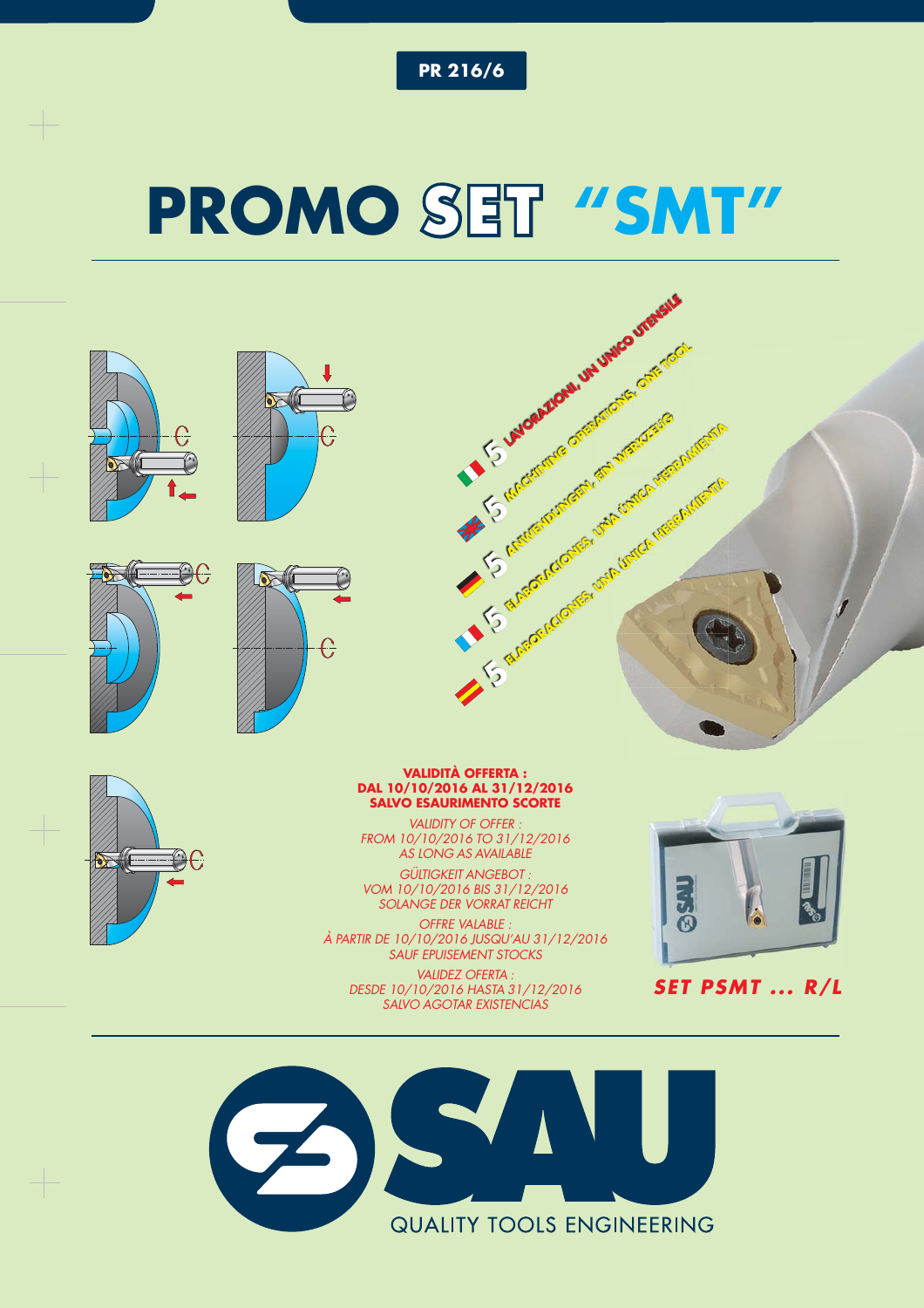|                        | Utensili multiuso foranti - All-purpose drilling tools -<br>Mehrzweck-Bohrwerkzeuge - Outils de perçage à usages multiples- Herramientas multiuso perforados |           |           |           |            |     |                   |                                                                                                                       |                                                                                                                                                       |
|------------------------|--------------------------------------------------------------------------------------------------------------------------------------------------------------|-----------|-----------|-----------|------------|-----|-------------------|-----------------------------------------------------------------------------------------------------------------------|-------------------------------------------------------------------------------------------------------------------------------------------------------|
| <b>SET1</b>            |                                                                                                                                                              |           |           |           |            |     |                   |                                                                                                                       |                                                                                                                                                       |
|                        | <b>NEW</b>                                                                                                                                                   |           |           |           |            |     |                   |                                                                                                                       |                                                                                                                                                       |
|                        | <b>INSERTI IN PROMO</b><br><b>PROMO INSERTS</b><br><b>PROMO-PLATTEN</b><br><b>PLAQUETTE EN PROMOT.</b>                                                       |           |           |           |            |     |                   |                                                                                                                       |                                                                                                                                                       |
|                        | <b>APLICACIONES EN PROMO</b><br>XCHX 040104 .F44                                                                                                             | 4,0       | d<br>6,35 | S<br>1,59 | d1<br>2,25 | 0,4 | $b^{\circ}$<br>88 |                                                                                                                       |                                                                                                                                                       |
|                        | XCHX 05T104 .F44                                                                                                                                             | 5,0       | 7,938     | 1,98      | 2,8        | 0,4 | 88                |                                                                                                                       |                                                                                                                                                       |
| cod. PSMT  R           | XCHX 060204 .F44                                                                                                                                             | 5,5       | 8,73      | 2,38      | 2,8        | 0,4 | 88                |                                                                                                                       |                                                                                                                                                       |
|                        | XCHX 070304 .F44                                                                                                                                             | 7,5       | 12,0      | 3,18      | 3,4        | 0,4 | 88                |                                                                                                                       |                                                                                                                                                       |
|                        | XCHX 090308 .F44                                                                                                                                             | 9,0       | 14,29     | 3,18      | 4,4        | 0,8 | 88                |                                                                                                                       |                                                                                                                                                       |
|                        | XCHX 10T308 .F44                                                                                                                                             | 10,0      | 15,87     | 3,97      | 5,9        | 0,8 | 88                |                                                                                                                       |                                                                                                                                                       |
|                        | XCHX 130508 .F44                                                                                                                                             | 13,0      | 21,0      | 5,56      | 7,0        | 0,8 | 88                |                                                                                                                       |                                                                                                                                                       |
|                        | <b>GRADI</b><br><b>QUALITY</b><br><b>GRAD</b><br><b>NUANCES</b><br><b>GRADOS</b>                                                                             | P         | M         | K         | N          | S   | н                 |                                                                                                                       | In figura utensile destro<br>Right-hand shown<br>Rechte Ausführung abgebildet<br>ci-dessus outil de droite                                            |
| $\bigcirc$             | T1225<br><b>NEW</b>                                                                                                                                          | $\bullet$ | $\circ$   |           |            |     |                   |                                                                                                                       | En la figura herramienta derecha                                                                                                                      |
| cod.                   | <b>CONTENUTO DEL SET</b><br><b>SET CONTENT</b><br><b>SET INHALT</b><br><b>CONTENU DE L'ENSEMBLE</b><br><b>CONTENIDO DEL SET</b>                              |           |           |           |            |     |                   | <b>PREZZO LISTINO</b><br><b>PRICELIST</b><br><b>LISTENPREIS</b><br><b>LISTE DES PRIX</b><br><b>PRECIO LISTÍN</b><br>€ | <b>PREZZO NETTO PROMOZIONALE</b><br><b>NET PROMO PRICE</b><br><b>AKTIONSPREIS NETTO</b><br><b>PROMOT. PRIX NET</b><br><b>PRECIO NETO PROMOC.</b><br>€ |
| <b>PSMT 08150.04 R</b> | N.1 SMT 08150.04 R<br>N.2 XCHX 040104.F44 T1225                                                                                                              |           |           |           |            |     |                   | 162,4                                                                                                                 | 75                                                                                                                                                    |
| <b>PSMT 08225.04 R</b> | N.1 SMT 08225.04 R<br>N.2 XCHX 040104.F44 T1225                                                                                                              |           |           |           |            |     |                   | 222.4                                                                                                                 | 99                                                                                                                                                    |
| <b>PSMT 10150.05 R</b> | N.1 SMT 10150.05 R<br>N.2 XCHX 05T104.F44 T1225                                                                                                              |           |           |           |            |     |                   | 1682                                                                                                                  | 76                                                                                                                                                    |
| <b>PSMT 10225.05 R</b> | N.1 SMT 10225.05 R<br>N.2 XCHX 05T104.F44 T1225                                                                                                              |           |           |           |            |     |                   | 223.2                                                                                                                 | 100                                                                                                                                                   |
| <b>PSMT 11150.06 R</b> | N.1 SMT 11150.06 R<br>N.2 XCHX 060204.F44 T1225                                                                                                              |           |           |           |            |     |                   | 1682                                                                                                                  | 76                                                                                                                                                    |
| <b>PSMT 11225.06 R</b> | N.1 SMT 11225.06 R<br>N.2 XCHX 060204.F44 T1225                                                                                                              |           |           |           |            |     |                   | 228.2                                                                                                                 | 100                                                                                                                                                   |
| <b>PSMT 15150.07 R</b> | N.1 SMT 15150.07 R<br>N.2 XCHX 070304.F44 T1225                                                                                                              |           |           |           |            |     |                   | V <sub>4</sub>                                                                                                        | 80                                                                                                                                                    |
| <b>PSMT 15225.07 R</b> | N.1 SMT 15225.07 R<br>N.2 XCHX 070304.F44 T1225                                                                                                              |           |           |           |            |     |                   | 224                                                                                                                   | 104                                                                                                                                                   |
| <b>PSMT 18150.09 R</b> | N.1 SMT 18150.09 R<br>N.2 XCHX 090308.F44 T1225                                                                                                              |           |           |           |            |     |                   | 1896                                                                                                                  | 87                                                                                                                                                    |
| <b>PSMT 18225.09 R</b> | N.1 SMT 18225.09 R<br>N.2 XCHX 090308.F44 T1225                                                                                                              |           |           |           |            |     |                   | 25 <sub>6</sub>                                                                                                       | 113                                                                                                                                                   |
| <b>PSMT 20150.10 R</b> | N.1 SMT 20150.10 R<br>N.2 XCHX 10T308.F44 T1225                                                                                                              |           |           |           |            |     |                   | 206                                                                                                                   | 94                                                                                                                                                    |
| <b>PSMT 20225.10 R</b> | N.1 SMT 20225.10 R<br>N.2 XCHX 10T308.F44 T1225                                                                                                              |           |           |           |            |     |                   | 276                                                                                                                   | 122                                                                                                                                                   |
| <b>PSMT 26150.13 R</b> | N.1 SMT 26150.13 R<br>N.2 XCHX 130508.F44 T1225                                                                                                              |           |           |           |            |     |                   | 22<4                                                                                                                  | 111                                                                                                                                                   |
| <b>PSMT 26225.13 R</b> | N.1 SMT 26225.13 R<br>N.2 XCHX 130508.F44 T1225                                                                                                              |           |           |           |            |     |                   | 32<4                                                                                                                  | 143                                                                                                                                                   |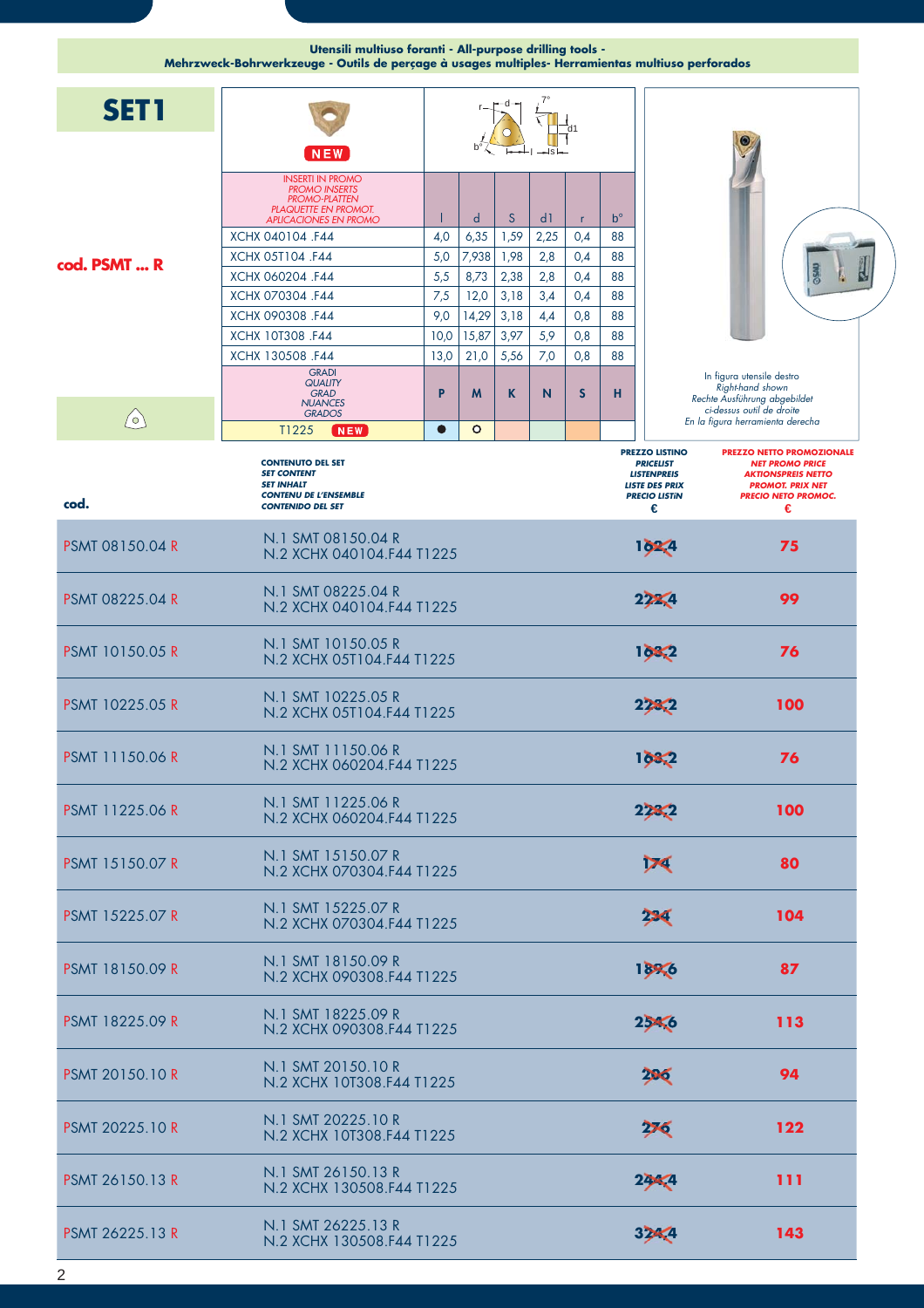|                        | Utensili multiuso foranti - All-purpose drilling tools -<br>Mehrzweck-Bohrwerkzeuge - Outils de perçage à usages multiples- Herramientas multiuso perforados |           |              |      |                |              |             |                                                                                                                       |                                                                                                                                                       |
|------------------------|--------------------------------------------------------------------------------------------------------------------------------------------------------------|-----------|--------------|------|----------------|--------------|-------------|-----------------------------------------------------------------------------------------------------------------------|-------------------------------------------------------------------------------------------------------------------------------------------------------|
| SET <sub>2</sub>       |                                                                                                                                                              |           |              |      |                |              |             |                                                                                                                       |                                                                                                                                                       |
|                        | $N$ EW<br><b>INSERTI IN PROMO</b>                                                                                                                            |           |              |      |                |              |             |                                                                                                                       |                                                                                                                                                       |
|                        | <b>PROMO INSERTS</b><br><b>PROMO-PLATTEN</b><br><b>PLAQUETTE EN PROMOT.</b><br><b>APLICACIONES EN PROMO</b>                                                  |           | $\mathsf{d}$ | S    | d <sub>1</sub> | $\mathsf{r}$ | $b^{\circ}$ |                                                                                                                       |                                                                                                                                                       |
|                        | XCHX 040104 .F44                                                                                                                                             | 4,0       | 6,35         | 1,59 | 2,25           | 0,4          | 88          |                                                                                                                       |                                                                                                                                                       |
| cod. PSMT  L           | XCHX 05T104 .F44                                                                                                                                             | 5,0       | 7,938        | 1,98 | 2,8            | 0,4          | 88          |                                                                                                                       |                                                                                                                                                       |
|                        | XCHX 060204 .F44                                                                                                                                             | 5,5       | 8,73         | 2,38 | 2,8            | 0,4          | 88          |                                                                                                                       |                                                                                                                                                       |
|                        | XCHX 070304 .F44<br>XCHX 090308 .F44                                                                                                                         | 7,5       | 12,0         | 3,18 | 3,4            | 0,4          | 88          |                                                                                                                       |                                                                                                                                                       |
|                        |                                                                                                                                                              | 9,0       | 14,29        | 3,18 | 4,4            | 0,8          | 88          |                                                                                                                       |                                                                                                                                                       |
|                        | XCHX 10T308 .F44                                                                                                                                             | 10,0      | 15,87        | 3,97 | 5,9            | 0,8          | 88          |                                                                                                                       |                                                                                                                                                       |
|                        | XCHX 130508 .F44                                                                                                                                             | 13,0      | 21,0         | 5,56 | 7,0            | 0,8          | 88          |                                                                                                                       |                                                                                                                                                       |
|                        | <b>GRADI</b><br><b>QUALITY</b><br><b>GRAD</b><br><b>NUANCES</b><br><b>GRADOS</b>                                                                             | P         | M            | K    | N              | S            | н           |                                                                                                                       | In figura utensile sinistro<br>Left-hand shown<br>Linke Ausführung abgebildet<br>sur la figure outil gauche                                           |
| $\circlearrowright$    | T1225<br>NEW                                                                                                                                                 | $\bullet$ | $\circ$      |      |                |              |             |                                                                                                                       | En la figura herramienta izquierda                                                                                                                    |
| cod.                   | <b>CONTENUTO DEL SET</b><br><b>SET CONTENT</b><br><b>SET INHALT</b><br><b>CONTENU DE L'ENSEMBLE</b><br><b>CONTENIDO DEL SET</b>                              |           |              |      |                |              |             | <b>PREZZO LISTINO</b><br><b>PRICELIST</b><br><b>LISTENPREIS</b><br><b>LISTE DES PRIX</b><br><b>PRECIO LISTÍN</b><br>€ | <b>PREZZO NETTO PROMOZIONALE</b><br><b>NET PROMO PRICE</b><br><b>AKTIONSPREIS NETTO</b><br><b>PROMOT. PRIX NET</b><br><b>PRECIO NETO PROMOC.</b><br>€ |
| <b>PSMT 08150.04 L</b> | N.1 SMT 08150.04 L<br>N.2 XCHX 040104.F44 T1225                                                                                                              |           |              |      |                |              |             | 162.4                                                                                                                 | 75                                                                                                                                                    |
| PSMT 08225.04 L        | N.1 SMT 08225.04 L<br>N.2 XCHX 040104.F44 T1225                                                                                                              |           |              |      |                |              |             | 222.4                                                                                                                 | 99                                                                                                                                                    |
| <b>PSMT 10150.05 L</b> | N.1 SMT 10150.05 L<br>N.2 XCHX 05T104.F44 T1225                                                                                                              |           |              |      |                |              |             | 1682                                                                                                                  | 76                                                                                                                                                    |
| <b>PSMT 10225.05 L</b> | N.1 SMT 10225.05 L<br>N.2 XCHX 05T104.F44 T1225                                                                                                              |           |              |      |                |              |             | 2233                                                                                                                  | 100                                                                                                                                                   |
| <b>PSMT 11150.06 L</b> | N.1 SMT 11150.06 L<br>N.2 XCHX 060204.F44 T1225                                                                                                              |           |              |      |                |              |             | 1682                                                                                                                  | 76                                                                                                                                                    |
| PSMT 11225.06 L        | N.1 SMT 11225.06 L<br>N.2 XCHX 060204 F44 T1225                                                                                                              |           |              |      |                |              |             | 2282                                                                                                                  | 100                                                                                                                                                   |
| <b>PSMT 15150.07 L</b> | N.1 SMT 15150.07 L<br>N.2 XCHX 070304.F44 T1225                                                                                                              |           |              |      |                |              |             | ÞС                                                                                                                    | 80                                                                                                                                                    |
| PSMT 15225.07 L        | N.1 SMT 15225.07 L<br>N.2 XCHX 070304.F44 T1225                                                                                                              |           |              |      |                |              |             | 22 <sup>4</sup>                                                                                                       | 104                                                                                                                                                   |
| <b>PSMT 18150.09 L</b> | N.1 SMT 18150.09 L<br>N.2 XCHX 090308.F44 T1225                                                                                                              |           |              |      |                |              |             | 1886                                                                                                                  | 87                                                                                                                                                    |
| PSMT 18225.09 L        | N.1 SMT 18225.09 L<br>N.2 XCHX 090308.F44 T1225                                                                                                              |           |              |      |                |              |             | $25 - 6$                                                                                                              | 113                                                                                                                                                   |
| <b>PSMT 20150.10 L</b> | N.1 SMT 20150.10 L<br>N.2 XCHX 10T308.F44 T1225                                                                                                              |           |              |      |                |              |             | 206                                                                                                                   | 94                                                                                                                                                    |
| <b>PSMT 20225.10 L</b> | N.1 SMT 20225.10 L<br>N.2 XCHX 10T308.F44 T1225                                                                                                              |           |              |      |                |              |             | 276                                                                                                                   | 122                                                                                                                                                   |
| PSMT 26150.13 L        | N.1 SMT 26150.13 L<br>N.2 XCHX 130508.F44 T1225                                                                                                              |           |              |      |                |              |             | 24/4                                                                                                                  | 111                                                                                                                                                   |
| PSMT 26225.13 L        | N.1 SMT 26225.13 L<br>N.2 XCHX 130508.F44 T1225                                                                                                              |           |              |      |                |              |             | 32/4                                                                                                                  | 143                                                                                                                                                   |